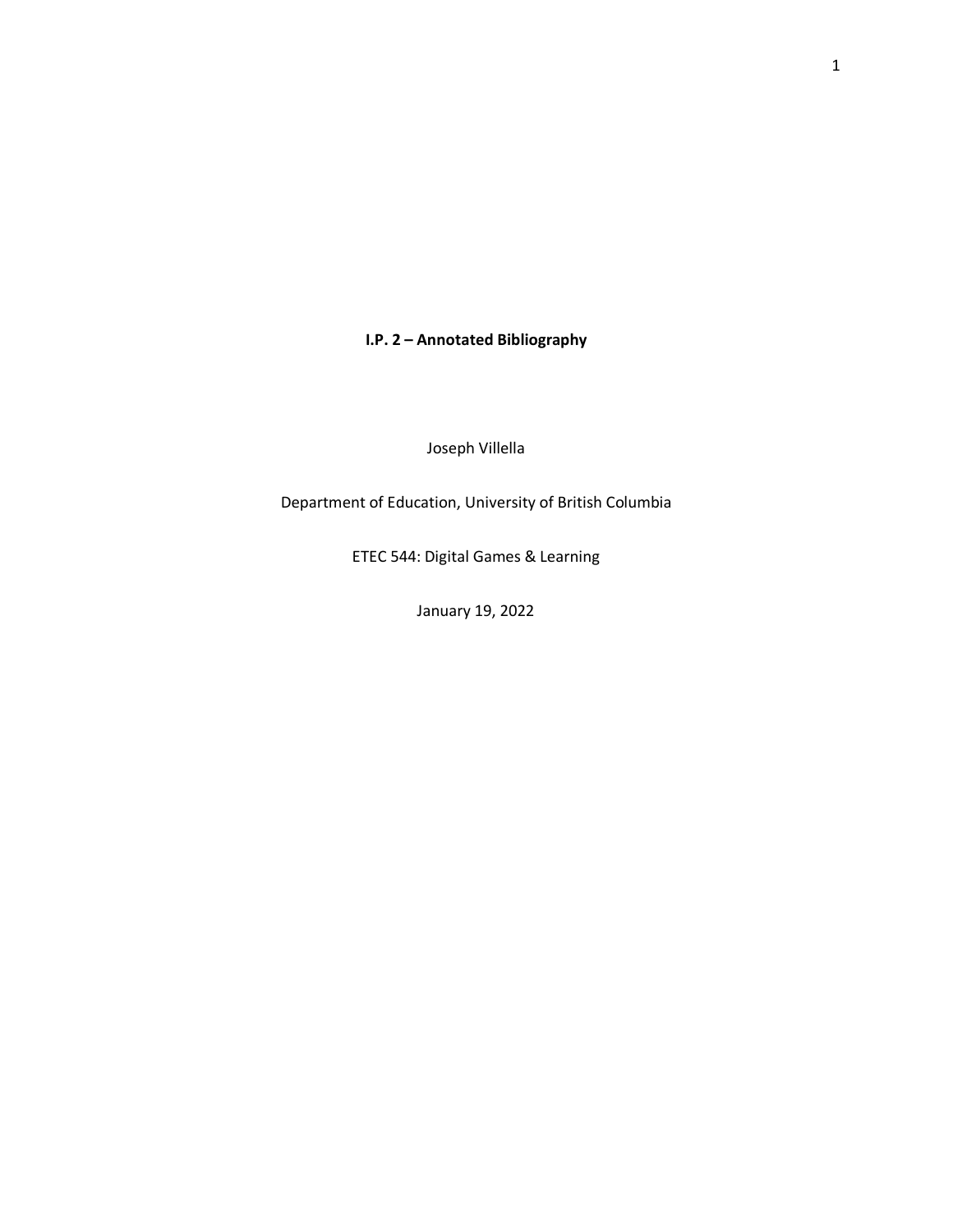## **I.P. 2 – Annotated Bibliography**

Wang, A. I., & Tahir, R. (2020). The effect of using Kahoot! for learning – A literature review. *Computers and Education, 149*, 103818. <https://doi.org/10.1016/j.compedu.2020.103818>

Wang & Tahir's literature review investigates the effect of using "Kahoot!", a game-based student response system, for learning. The authors specifically look at how Kahoot! affects learning performance, classroom dynamics, and student anxiety while also questioning student and teacher perceptions of the learning tool. The literature review concludes that using Kahoot! in learning environments can positively affect student performance as both students and teachers perceive it as a valuable learning tool.

To conduct this literature review, Wang & Tahir created a review protocol to assist in their thorough search for relevant work. This protocol would assist in their search, filtering, data extraction, and synthesis steps to provide them measurable and comparable results to conclude. To be included, the article must reference Kahoot! in the title or abstract, be written in English, and be published in an international peer-reviewed journal or conference. Ninetythree articles comprising of quantitative and qualitative analyses were chosen to be included in this review, of which 86% contained quantitative analyses while 52% contained qualitative analyses.

The cumulative findings of Wang & Tahir provided conclusions that can be seen as reasonable since 88% of studies concluded that Kahoot! had a positive impact on students and teachers. The review protocol was well designed and many threats to validity were clearly identified. The authors provided clear reasoning for why certain articles were not included in this review. The articles selected mostly contained sample sizes that would be seen as proficient; however, a few contained incredibly small sample sizes. Wang & Tahir have provided an in-depth and agreeable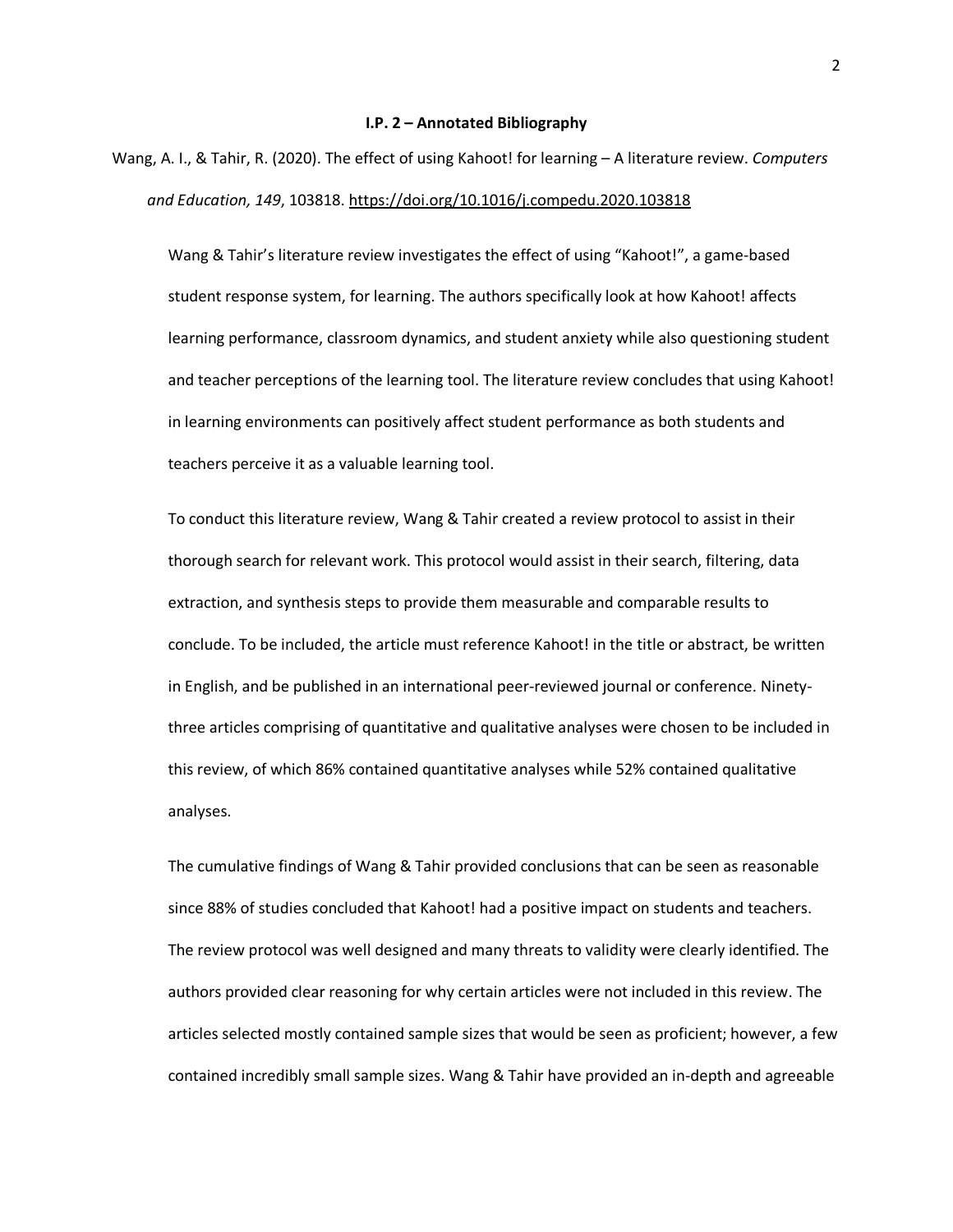literature review to evaluate the effect Kahoot! can have on teachers and students as a gamebased student response system.

Zainuddin, Z., Chu, S. K. W., Shujahat, M., & Perera, C. J. (2020). The impact of gamification on learning and instruction: A systematic review of empirical evidence. *Educational Research Review, 30*, 100326. <https://doi.org/10.1016/j.edurev.2020.100326>

Zainuddin et al. provide a systematic literature review based on the summary of empirical findings relating to the impact and use of gamification in education. The authors attempt to answer six research questions relating to methodological approaches, underlying theoretical models, available apps and platforms, participants' levels of education and common game mechanics, potential effects of implementing gamification in different education fields, and potential areas of research that should be explored next. The authors conclude that there is a positive effectiveness of gamification in education as evident in changes to student engagement and motivation, academic achievement, and interaction and socialisation.

The authors used a systematic methodological approach in their research design to search and collect data from their selected articles. Only academic journals published in Clarivate Analytics' Web of Science that contained empirical research with descriptions of the theories and methods used were included in this review. Furthermore, the journals were required to be written in English and relate to gamification at any level of education across the world. Of the 46 articles included in this review, 25 used quantitative methods, 19 used mixed methods, and 2 used qualitative methods.

The findings of Zainuddin et al. are meaningful to gamification research as they provide a thoughtful review of current research. The authors clearly presented their findings and provided reasonable explanations for their choice of research methods. This literature review was limited